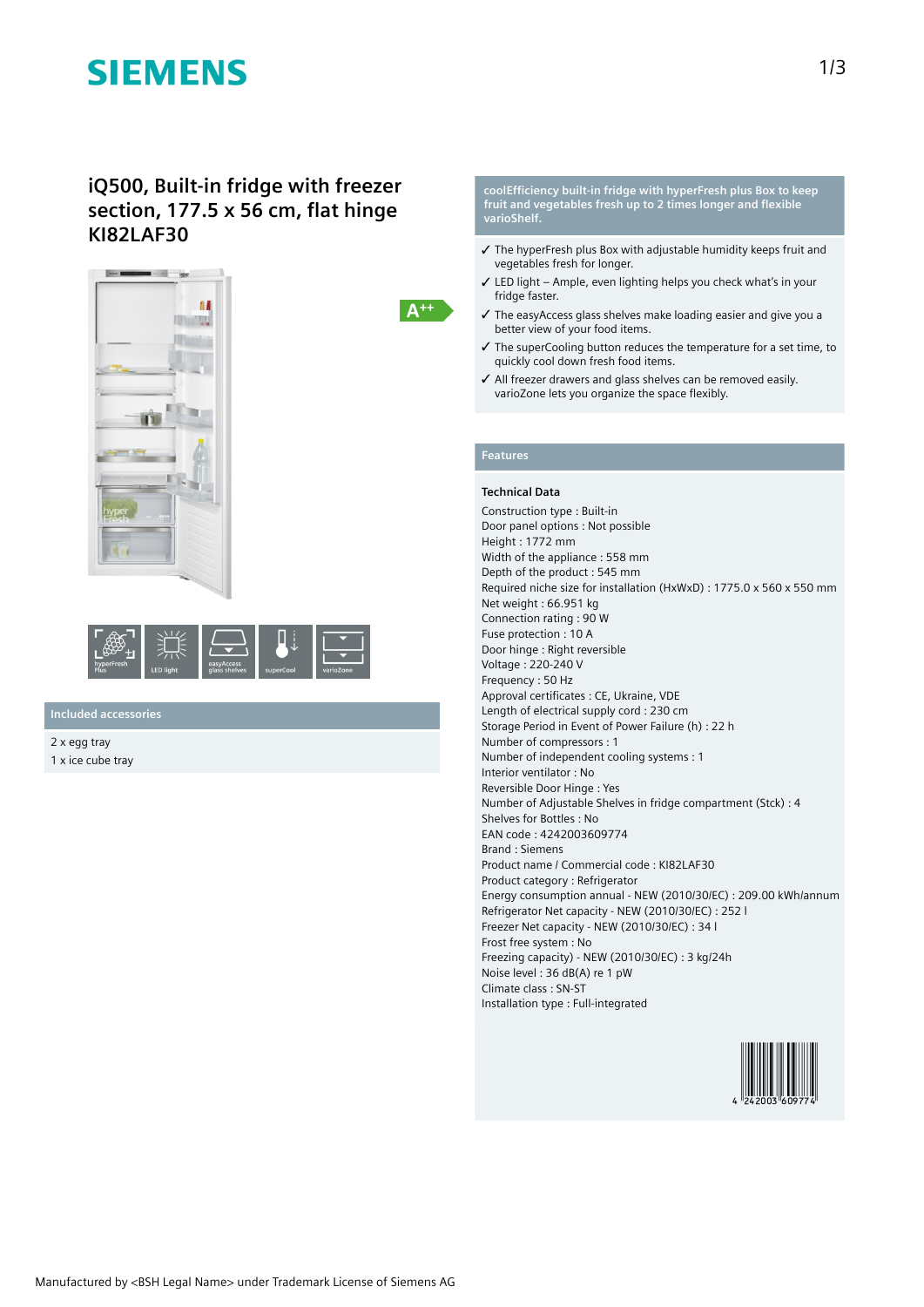# **SIEMENS**

## iQ500, Built-in fridge with freezer section, 177.5 x 56 cm, flat hinge **K I 8 2 L A F 3 0**

#### **Features**

#### Performance and Consumption

- Energy Efficiency Class: A++
- Energy Efficiency Class: A++ kWh/yr: 0.572 kWh
- Total net capacity: 286 I litres
- Net fridge capacity: 252 litres
- Net freezer capacity: 34 litres
- Noise level dB(A) re 1 pW: 36

#### Design features

- Manual defrost freezer
- Fixed hinge, softClosing door: No
- Right hinged door, door reversible
- Electronic LED display
- Removable magnetic door seals easy to clean

#### Food freshness system

- 1 x hydroFresh drawer humidity controlled vegetable/salad container on telescopic rails for prolonged storage
- 1 x humidity controlled vegetable/salad drawer on telescopic rails
- 
- ●<br>● VitaControl constant temperature by intelligent sensor technology - Constant temperature control by intelligent sensor technology
- 1 compressor/1 cooling circuit

### **Key features - Fridge section**

- Automatic defrost in fridge section
- Bright interior LED fridge light
- 
- ●<br>● 5 safety glass shelves in fridge compartment of which 4 are height a d j u s t a ble
- Super Cooling: automatic deactivation
- Key features Freezer section

#### • 4 star rating

- $\bullet$  Freezing capacity in 24 hours: 3 kg
- Maximum freezer storage time in power failure: 22 hours
- $\bullet$  3 x egg tray, 2 x ice cube tray

#### **F u n c t i o n s**

• Acoustic open door warning system

#### Dimension and installation

- easy Installation
- Connection value 90 W
- Climate class SN-ST (suitable for ambient temperatures between 10 t o 3 8 ° C )
- Dimensions: 177.2 cm H x 55.8 cm W x 54.5 cm D
- Niche Dimensions: 177.5 cm H x 56 cm W x 55 cm D